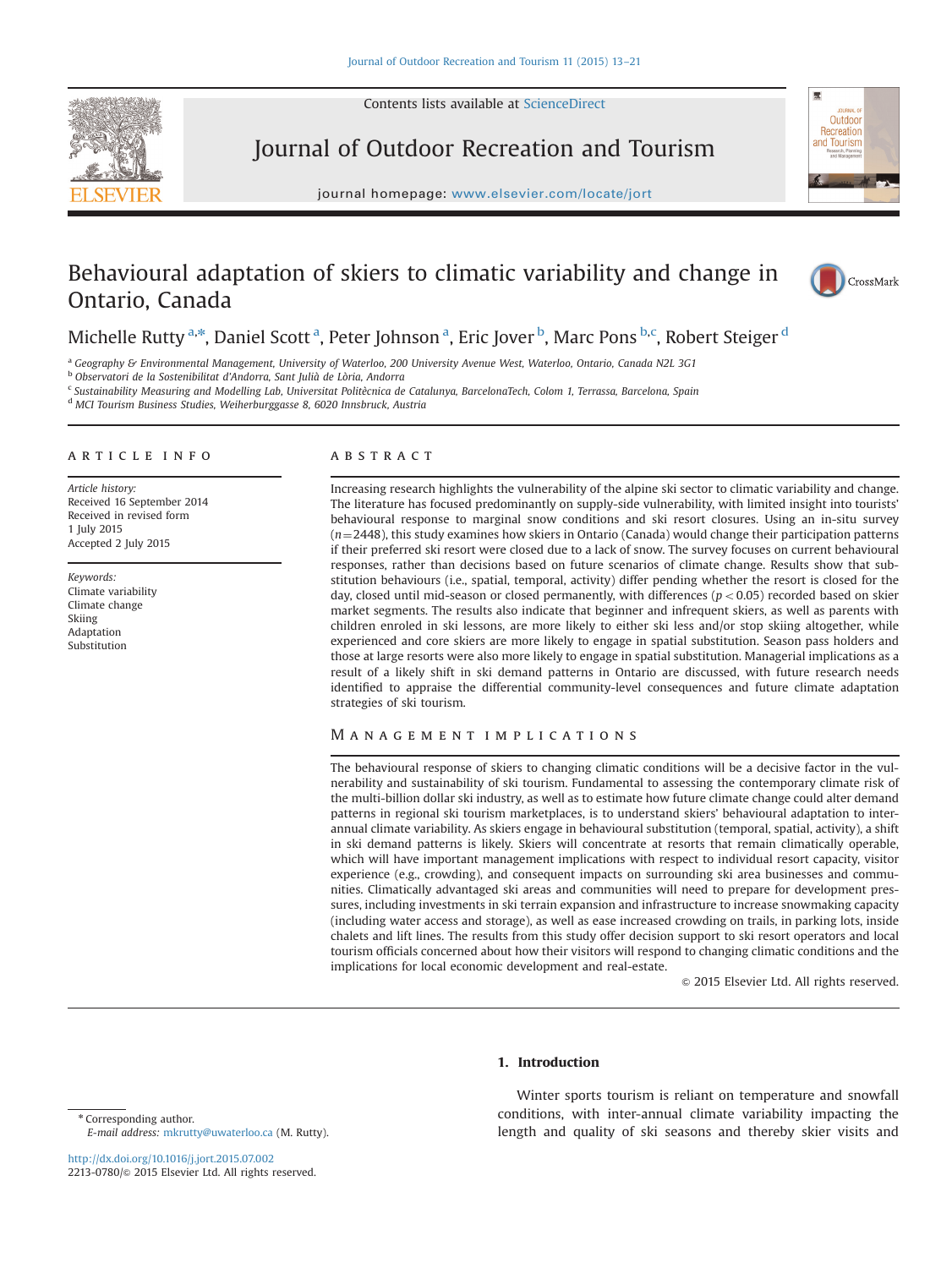associated revenues. The vulnerability of the international ski industry to climate variability and change has garnered considerable attention, with more than 30 studies in over a dozen countries ([Scott, Gössling, & Hall, 2012](#page-7-0)). The focus on skiing and winter sports tourism is strategic considering this tourism subsector is most directly and most immediately affected by climate change ([Scott, 2011\)](#page-7-0). This literature has predominantly focused on supplyside vulnerability, initially aiming to understand the impact of increased average temperature and changing natural snow availability on ski operations, including the reliability of the ski tourism product, operational costs, and sustainability. These studies have consistently found the ski industry to be at risk to climate change, with ski seasons projected to become shorter on average and more variable due to a decrease in natural snow cover (i.e., natural snow reliability), while increased snow-making requirements (and thereby operating costs) will need to occur with decreased opportunities for snow-making (i.e., technical snow reliability) (e.g., [Abegg, Agrawala, Crick,](#page-7-0) [& De Montfalcon, 2007; Dawson](#page-7-0) & [Scott,](#page-7-0) [2013; Hamilton, Brown, & Keim, 2007; Hendrikx, Zammit,](#page-7-0) [Hreinsson, & Becken, 2013; Hennessy et al., 2008; Pons, Johnson,](#page-7-0) [Rosas, & Jover, 2014; Scott, Dawson, & Jones, 2008; Scott, McBoyle,](#page-7-0) [& Mills, 2003;](#page-7-0) [Scott, McBoyle, Mills,](#page-7-0) & [Minogue, 2006](#page-7-0); [Scott,](#page-7-0) [McBoyle,](#page-7-0) [& Minogue, 2007;](#page-7-0) [Steiger, 2010;](#page-8-0) [Steiger & Stötter, 2013\)](#page-8-0). In every regional ski market assessed (Australasia, North America, Eastern and Western Europe, Japan), the result is a continued contraction in the number of operating ski areas. The implications of this contraction of operating ski areas for community tourism and economic development have only begun to be explored [\(Scott,](#page-7-0) [Dawson, & Jones, 2008](#page-7-0); [Dawson & Scott, 2013](#page-7-0)).

To lengthen ski tourism seasons and improve the reliability of snow-based tourism products globally, snowmaking has become an integral climate adaptation of the ski industry ([Scott et al.,](#page-7-0) [2012](#page-7-0)). Studies have found that through the production of snow, the vulnerability of winter sports, particularly during winters with high temperatures and low snowfalls, has decreased substantially since the mid-1980s ([Pickering, 2011;](#page-7-0) [Rutty, Scott, Steiger,](#page-7-0) & [Johnson, 2014](#page-7-0); [Scott](#page-7-0) [& McBoyle, 2007;](#page-7-0) [Steiger & Stötter, 2013;](#page-8-0) [Töglhofer, Eigner,](#page-8-0) [& Prettenthaler, 2011](#page-8-0)). While this indicates a 'decoupling' of the ski industry from natural snowfall where widespread snowmaking is implemented ([Steiger](#page-8-0) & [Stötter, 2013\)](#page-8-0), winter sports tourism remains highly dependant on sufficiently cold temperatures for making snow. Even in regions with extensive snowmaking capacity, the impact of inter-annual climate variability on ski season length and skier visits remains evident. For example, in eastern North America where snowmaking covers nearly 100% of skiable terrain [\(Scott, Hall, & Gössling, 2012](#page-8-0)), the anomalous warm winter of 2011–12 led to a 10% decrease in skier visits in Ontario compared to the previous season "due to lack of snow early in the season, no major snow falls, and an early end to the season" [\(Ontario Snow Resorts Association \[OSRA\], 2012\)](#page-7-0). During the marginal snow season of 2001–02, declines in average season length and visitation occurred in the Ontario (7%), Quebec (15%) and northeast US ski markets (11%) compared with a climatically normal winter (for the 1961–90 period) [\(Dawson, Scott,](#page-7-0) [& McBoyle, 2009; Scott, 2006;](#page-7-0) [Scott, Hall et al., 2012\)](#page-7-0). In Austria, an 11% decrease in ski-lift ticket sales was recorded for the record warm winter of 2006–07 compared to the previous three year average ([Steiger, 2011\)](#page-8-0). In Australia, the number of visitor days decreased by 69% during the warm and dry year of 2006 compared to the previous nine years [\(Pickering, 2011](#page-7-0)). These results are consistent with the findings of [Shih, Nicholls, & Holecek \(2009\)](#page-8-0) in Michigan (USA) that weather variables (e.g., temperature, snow depth, wind chill) have statistically significant impacts on downhill ski lift tickets. Importantly, these analogue studies indicate a differential vulnerability within the regional ski markets, with smaller ski areas at greater risk to marginal weather seasons compared to the large ski area operations with greater capital and snowmaking capacity ([Dawson et al., 2009](#page-7-0); [Scott, Hall et al., 2012\)](#page-8-0). Therefore inter-annual climate variability, which is anticipated to become more pronounced under future climate change ([IPCC,](#page-7-0) [2013\)](#page-7-0), remains an important present risk for the ski tourism industry, particularly for the smaller operators that may not be able to absorb substantive economic losses from consecutive warm winters.

Comparatively little is known with respect to the influence of weather and climate on skier demand, including tourists' behavioural response to past or projected climatic variability, poor snow conditions, and ski resort closures [\(Dawson, Havitz, & Scott,](#page-7-0) [2011;](#page-7-0) [Dawson, Scott,](#page-7-0) & [Havitz, 2013](#page-7-0); [Pickering, Castley,](#page-7-0) [& Burtt,](#page-7-0) [2010;](#page-7-0) [Pons, Johnson, Rosas, & Jover, 2014;](#page-7-0) [Putz et al., 2011](#page-7-0); [Rutty](#page-7-0) & [Andrey, 2014](#page-7-0); [Scott et al., 2008;](#page-7-0) [Scott, Hall, et al., 2012;](#page-7-0) [Scott](#page-8-0) & [McBoyle, 2007](#page-8-0); [Shih et al., 2009;](#page-8-0) [Steiger](#page-8-0) & [Abegg, 2013\)](#page-8-0). This limitation exists more broadly with respect to tourist response to climatic and environmental change and was identified as a priority research area by [Gössling, Scott, & Hall \(2012\)](#page-7-0). Using an in-situ survey, this study examined how skiers in Ontario (Canada) stated they would change their participation patterns if their preferred ski resort were closed due to a lack of snow. Specifically, the survey focused on how individuals would engage in spatial (i.e., travel to a different ski resort), temporal (i.e., alter their frequency of participation) or activity substitution (i.e., switch from skiing to another leisure activity) under three different conditions: (1) if their preferred ski resort was not open on the day of the trip (i.e., "not open today"), (2) had a delayed start to the season (i.e., "not open until mid-January") or (3) was to cease ski operations (i.e., "close permanently"). Similarities and differences in substitution strategies were also examined among segments of the skier market, including socio-demographics (i.e., age), experience (i.e., skill level), participation rates (i.e., frequency of trips) and resort type (i.e., small, large, private). The study aims to provide insight into skiers' behavioural adaptation to inter-annual climate variability and the implications of adverse future conditions for ski demand. This question is fundamental to assessing contemporary climate risk, as well as to estimate how future climate change could alter demand patterns in regional ski tourism marketplaces. Such skier adaptation will be a decisive factor in the vulnerability and sustainability of ski tourism ([Dawson et al., 2013;](#page-7-0) [Hendrikx et al., 2013](#page-7-0); [Pons](#page-7-0) [et al., 2014;](#page-7-0) [Scott, Hall et al., 2012;](#page-7-0) [Scott](#page-8-0) [& McBoyle, 2007](#page-8-0); [Steiger](#page-8-0) [& Abegg, 2013\)](#page-8-0).

#### 2. Literature review

A limited number of studies have used a survey-based method to understand how skiers may adapt their behaviour in the future due to more frequent marginal snow conditions as a result of climate change. These international studies conducted in Australia, Austria, Switzerland, and the US suggest that the majority of skiers would significantly alter their behaviour. [König \(1998\)](#page-7-0) found that 75% of respondents in Australia would alter their ski behaviour if the region experienced 'very little natural snow in the next five years', including 31% who would ski less often, 38% who would ski at an overseas location instead, and 6% who would stop skiing altogether. Using the same survey instrument a decade later, [Pickering et al. \(2010\)](#page-7-0) found an increase in the proportion of Australian skiers who would alter their ski participation behaviour (from 75% in 1996 to 90% in 2007), including 69% who would ski less often, 16% who would ski at an overseas location, and 5% who would stop skiing altogether. [Behringer, Buerki, and Fuhrer \(2000\)](#page-7-0) similarly asked skiers in Switzerland how they would alter their behaviour if they knew that 'the next five winters would be snow deficient'. Of the responses, 49% would ski at a different/more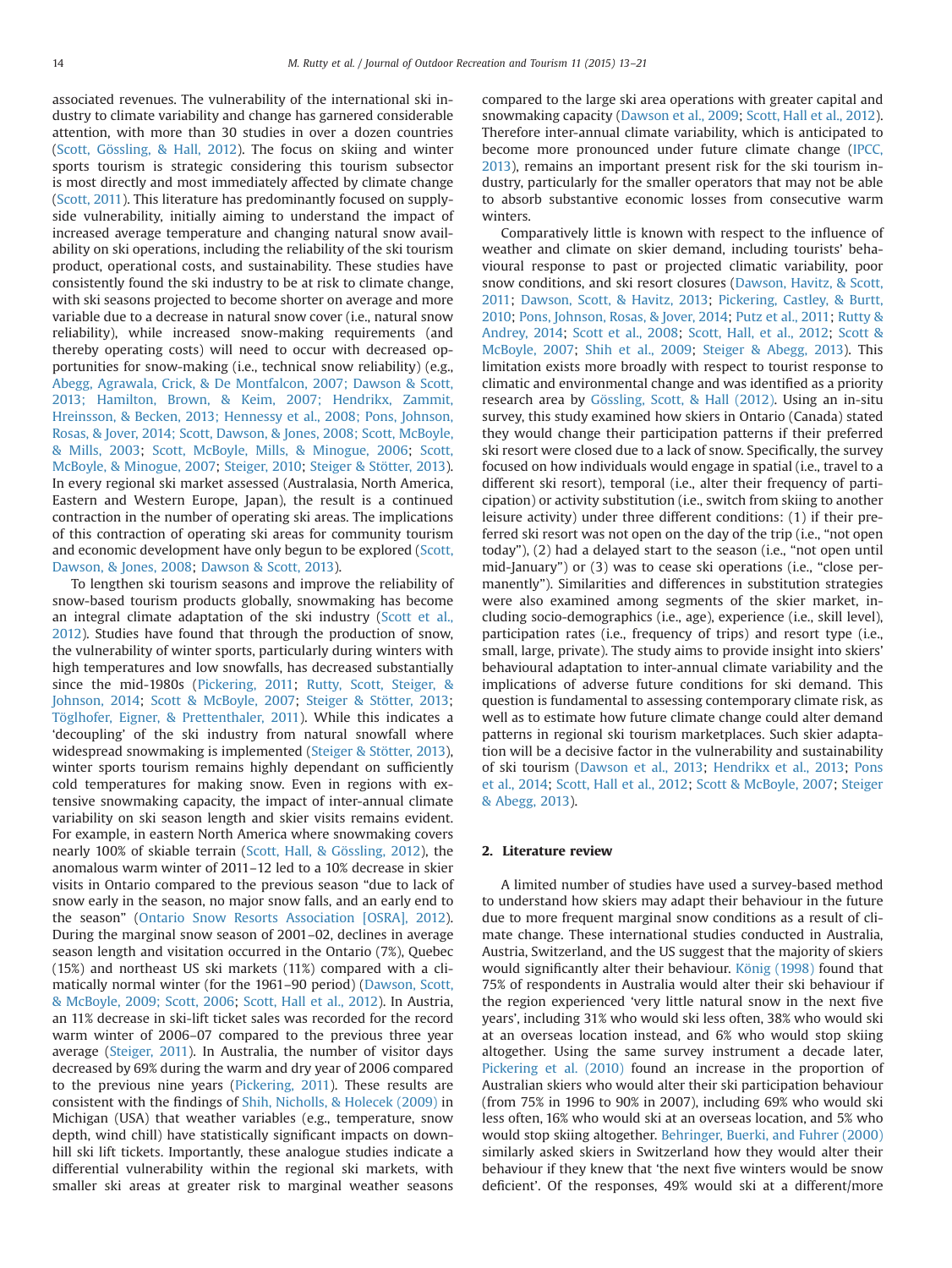snow-reliable resort (21% of which would ski less often), 11% would ski at the same location but less often, and 4% would stop skiing altogether. Unbehaun, Pröbstl, & Haider (2008) asked Austrian skiers what they would do in the future after 'several consecutive years of snow deficiency', 68% responded that they would be willing to continue skiing by travelling to a snow-secure region. When respondents were presented with a choice between two hypothetical resorts, one with and one without snow security, the majority chose the former, with a willingness to pay 10% more and drive two additional hours for this trade-off, while 25% opted to stop skiing altogether.A limitation of these survey-based studies is that it is unclear how the respondents would have perceived and interpreted the descriptive scenarios provided in the surveys. Scott Hall et al. (2012: 327) asked: "How is 'very little snow' to be interpreted? Does that mean snowfall has been so deficient that ski areas did not open at all, or are open only half as long as usual, or are open an average length of time but have poor conditions (e.g. bare patches), or that ski areas are open an average length of time but had to rely heavily on snow-making? Depending on how the respondent perceived this scenario, the (behavioural) response could be very different." Furthermore, these studies did not examine how individuals have responded to marginal snow conditions in the past, so we do not have a reasonable understanding of whether a net difference in behaviour change should be expected in the future (Dawson et al., 2013; Scott, Hall et al., 2012). If a high proportion of respondents are already engaging in certain substitution behaviours, and a similar proportion indicate that they will engage in the same type of substitution behaviour in the future, then the impact on demand would be similar to those observed during contemporary marginal seasons, and we could have confidence that recent record warm seasons (climate change analogue) provide important insights into future demand changes.

Recognizing that past substitution behaviour could inform future substitution patterns under climate change, studies have begun to examine responses to recent poor ski seasons. [Dawson et al.](#page-7-0) [\(2013\)](#page-7-0) asked skiers in the US Northeast to reflect on how they responded to marginal snow conditions that occurred in two recent ski seasons. Multiple behavioural adaptation responses were possible and the study found that 51% had engaged in an alternative leisure activity, 60% had skied elsewhere within the region, while 67% had skied outside of the region, and 38% had chosen to ski less often. Respondents were then asked how they might react if the similar marginal conditions occurred in the future. Little difference was reported in activity and temporal substitution strategies, while fewer indicated they would engage in spatial substitution. The reduction in spatial substitution may be related to past experience with ski conditions at nearby resorts (i.e., they may have substituted spatially in the past and the substitution "failed" because the alternative site also had marginal conditions) ([Dawson et al., 2013](#page-7-0)). In the same region, [Vivian \(2011\)](#page-8-0) presented skiers with a descriptive scenario that reflected conditions during the record warm winter of 2001–02 that most of the survey respondents had experienced. When asked how they would respond if another such winter were to occur, 87% stated they would ski their usual frequency (but with fewer days skied in total), 11% would ski more often than normal to make up for a shorter season, and 1% would stop skiing for the entire winter. None of the nearly 1000 respondents indicated they would stop skiing altogether. When asked where they would ski, 60% stated they would wait until their usual ski area(s) were open, 23% would travel further within the region to find better snow conditions, 9% would take a ski holiday outside of the northeast US, and 3% would engage in an alternative leisure activity.

The findings from both [Dawson et al. \(2013\)](#page-7-0) and [Vivian \(2011\)](#page-8-0) differ from the earlier survey-based studies that only asked about hypothetical climate change scenarios (i.e., [Behringer et al., 2000;](#page-7-0) [König, 1998;](#page-7-0) [Pickering et al., 2010; Unbehaun et al., 2008\)](#page-8-0), with the results indicating a less severe outlook for ski areas with marginal snow conditions. The differential responses with respect to activity substitution (i.e., far fewer respondents indicating they would stop skiing altogether) is particularly noteworthy, and suggests ski demand under adverse conditions may be more robust than earlier studies suggested, which is consistent with the results of the analogue studies (i.e., [Dawson et al., 2009; Scott,](#page-7-0) [2006;](#page-7-0) [Steiger, 2011](#page-8-0)). However, an important difference between recent climate change analogue seasons and future ski seasons under climate change is that when skiers respond to contemporary record warm winters these are single anomalous seasons, whereas in the future, these adverse conditions would be the norm (rather than the exception) and potentially occur multiple seasons in a row. While the impact of a single record warm winter on ski demand appears moderate (a 10–15% reduction of skier visits), the response to repeated or prolonged poor conditions remains uncertain.

Important differences in the substitution behaviours of key skier market segments have also been noted in the literature. [Behringer et al. \(2000\)](#page-7-0) and [König \(1998\)](#page-7-0) found that beginner-level skiers were disproportionately more likely to indicate that they would stop skiing as a result of marginal snow conditions compared to expert skiers, whereas [Dawson et al. \(2013\)](#page-7-0) found that expert skiers were more likely to stop skiing and participate in alternative leisure activity compared to beginner-level skiers. Other cited reasons for limited or ceased participation among alpine skiers include having responsibility for children who are too young to ski (i.e., ability and time constraint) ([Williams & Dossa,](#page-8-0) [1995](#page-8-0)), high costs involved in participation (i.e. economic constraint) [\(Riddington, Sinclair, & Milne, 2000\)](#page-7-0), and lack of snow (i.e., physical and/or time constraint) ([Gilbert](#page-7-0) & [Hudson, 2000\)](#page-7-0). The limited and inconsistent research findings underscore the need for further investigation, with additional survey research important to better understand behavioural adaptation among segments of the skier market to marginal snow conditions and shorter ski seasons.

#### 3. Materials and methods

#### 3.1. Study area

Canada offers approximately 274 operating ski areas, with 18.5 million skier visits during the 2011–12 season ([Canadian Ski](#page-7-0) [Council, 2012](#page-7-0)). The largest share of national skier visits occur in the provinces of British Columbia (35%) and Quebec (32%), followed by Ontario (16%) [\(CSC, 2012\)](#page-7-0). However, with its large population, Ontario has the largest market of active skiers in Canada (1.4 million) and the highest skiing participation rate in the country (12%) [\(CSC, 2012](#page-7-0)). Forty-four alpine snow resorts are in Ontario, the majority of which are concentrated in southern Ontario near major population centres. The Ontario ski market reported 3 million annual skier visits in recent years and generated an estimated CAD\$228.3 million in total revenues during the 2011–12 season [\(OSRA, 2012\).](#page-7-0)). The average ski season in Ontario is 100 days between December and March (Bruce Haynes, personal communication), with January to February accounting for more than two-thirds of annual skier visits (62–72%) and March accounting for an additional 10–15% ([OSRA,2012\).\)](#page-7-0).

Ten ski resorts were selected to collect a representative sample of the Ontario ski market, based on geographic location and proximity to major urban markets. These are both important factors for this study area, as the majority (77%) of Canadian skiers not only live in large urban cities with populations greater than 100,000 [\(CSC, 2012](#page-7-0)), but also because the vast majority (85%) of Ontario ski areas (and subsequently total share of provincial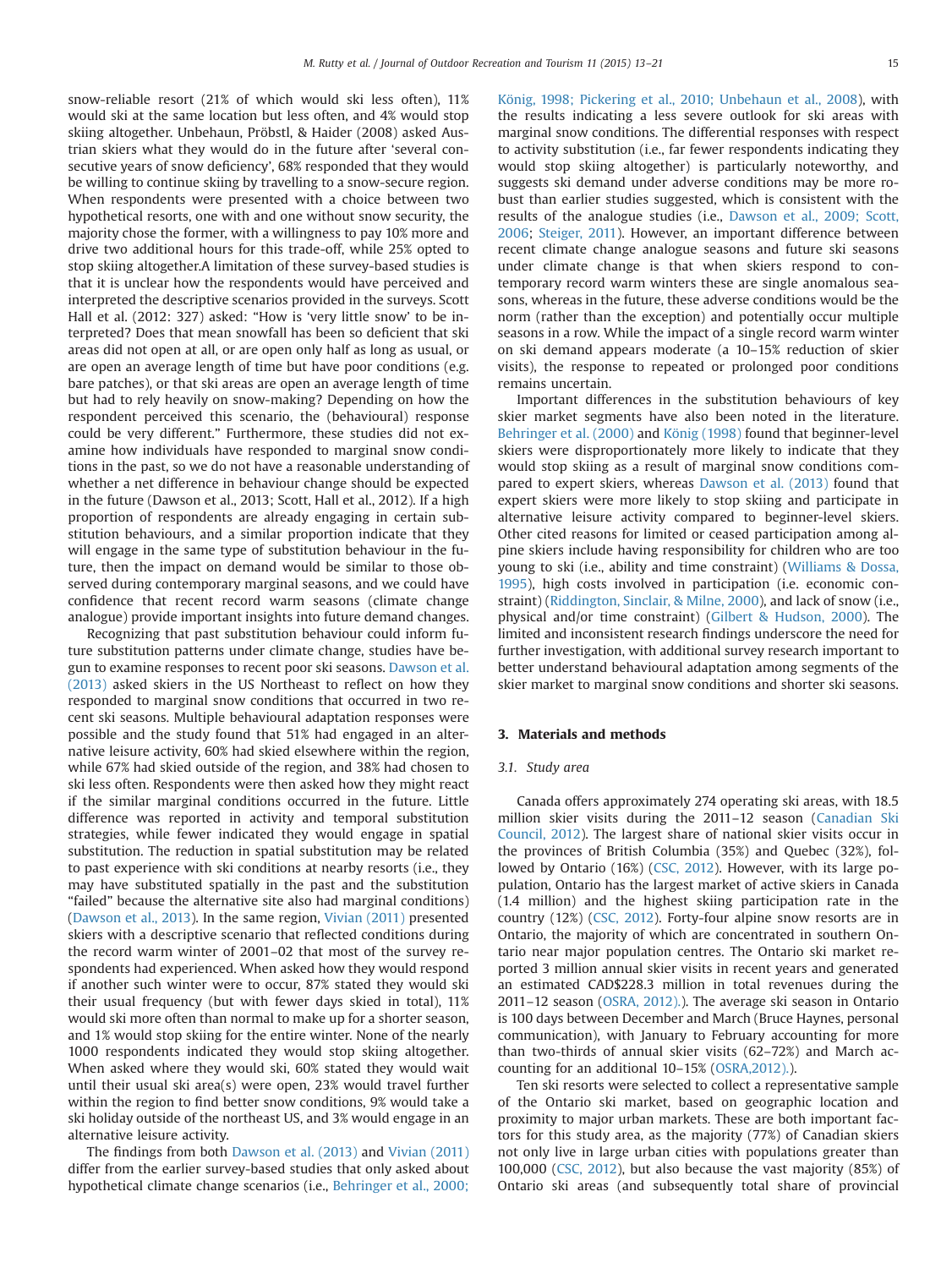skiers) are concentrated in southern Ontario. Of the ten ski resorts, two are classified as large ski resorts in the region, with high uphill capacity ( $\geq$  12 chairlifts and T-bars), numerous groomed ski trails  $( \geq 40)$  and skiable acres ( $\geq 170$  acres). One resort is private, with high membership costs and annual fees to ski on-site. The remaining seven resorts are classified as small, including five that are representative of urban feeder resorts (I.e., small ski resorts close to urban centres) and two that are surrounded by rural communities.

#### 3.2. Survey distribution and design

A 37-question survey was developed to examine respondents' ski resort preferences (e.g., the importance of various factors on deciding where to ski), behavioural adaptation if the ski resort was to be closed (temporarily or permanently) as a result of poor snow conditions, as well as demographic and ski participation profile (e.g., level of experience, ski trip patterns, ski resort property ownership). The self-administered survey was distributed to skiers at the 10 resorts in February and March 2014. The surveys were disseminated electronically on tablets between 9 a.m. and 6 p.m. (local time), with all available skiers seated inside resort chalets and cafeterias approached to participate. A total of 2448 surveys were filled out, with 19 considered invalid/incomplete and were not used in the analysis. The final sample was 2429, with 1491 (61%) collected at small sized resorts (as classified by OSRA), 790 (33%) at large sized resorts, and 148 (6%) at a private ski resort, with an overall response rate of approximately 60–65% at the 10 resorts.

The survey builds on [Dawson et al. \(2013\),](#page-7-0) similarly incorporating [Iso-Ahola](#page-7-0)'s (1986) theory of recreation substitution to understand how people change their participation habits if they are no longer able to participate in skiing due to poor snow conditions or closure of a ski resort. The theory proposes that when people are unable to participate in a given activity, they may substitute that activity with another (i.e., activity substitution), change the timing or intensity with which they participate in that activity (i.e., temporal substitution) or alter the location of practice (i.e., spatial substitution). Based on this, respondents were presented with a list of possible behavioural adaptations (i.e., multiple choice format), including to ski more or less during a shortened season (i.e., temporal substitution), travel to another resort within or outside of Ontario (i.e., spatial substitution) or to stop skiing altogether (i.e., activity substitution). For those who indicated spatial substitution as their most likely response (versus temporal or activity substitution), they were then asked where the spatial substitution would occur. The survey questions that examined skier behavioural response to a closed resort on the day of ski participation (i.e, closed today) or for a prolonged part of the ski season (i.e., closed until mid-season) used mutually exclusive nominal categories. The questions were designed to record the respondent's most likely behavioural response to the ski conditions posed to them rather than measure the intensity of their feelings related to ski area closure, which is a core objective of this study. Multiple choice is an efficient and effective measurement alternative to Likert scales [\(Dolnicar, Grun, Leisch, & Rossiter, 2011;](#page-7-0) [Peabody, 1962](#page-7-0)). Moreover, the survey is consistent with previous studies ([Behringer et al., 2000](#page-7-0); [Dawson et al., 2011,](#page-7-0) [2013;](#page-7-0) [König,](#page-7-0) [1998](#page-7-0); [Pickering et al., 2010](#page-7-0); [Unbehaun et al., 2008;](#page-8-0) [Vivian, 2011\)](#page-8-0), facilitating needed comparisons across international studies.

Unlike previous survey-based studies examining skier adaptation to climate change, this study did not ask respondents how they would react to hypothetical future scenarios [\(Behringer et al.,](#page-7-0) [2000](#page-7-0); [König, 1998](#page-7-0); [Pickering et al., 2010](#page-8-0); [Unbehaun et al., 2008\)](#page-7-0) nor ask respondents how they responded to past marginal conditions [\(Dawson et al., 2013](#page-8-0); [Vivian, 2011](#page-7-0)). Rather, this survey asked respondents how they would react in the present if their insitu resort was closed. For example, respondents were asked "if you could not ski at this resort today due to lack of snow, what would you do?" or "if this resort did not open until mid-January due to lack of snow, what would you do?" or "if this resort was to close permanently due to lack of snow, what would you do?". In so doing, this study attempted to limit interpretation errors that may result from providing respondents with descriptive future scenarios, as well as control for recall bias related to their behavioural response to adverse ski seasons several years in the past. The survey also focused on current weather variability rather than projected climate change scenarios, an approach advocated in the tourism literature because tourists' may have a negative emotional connection to the issue of climate change and associate it with threat scenarios or pessimism (e.g., [Saarinen](#page-7-0) & [Tervo, 2010](#page-7-0); [Tervo-](#page-8-0)[Kankare, 2011; Trawöger, 2014\)](#page-8-0).

### 4. Results

#### 4.1. Sample characteristics

Respondent profiles are summarized in Table 1. The sample was closely split between males (49%) and females (51%). In terms of age, the largest share of respondents were between the age of 35 and 49 years (48%), followed by 15–24 years (20%), 50–64 years (16%), 25–34 (14%), with the lowest share of respondents 65 years or older (2%). It is possible that older skiers may have been less inclined to respond to a digital survey and thereby potentially contributed to their underrepresentation in this study. The majority of respondents considered themselves to be expert skiers/ snowboarders (53%), with the smallest share of respondents rating themselves as beginners (12%). The sample spent an average of 7.4 days skiing per year, with the majority of respondents (53%) indicating that they are occasional skiers (i.e., ski 3–9 times per year). More than two-thirds of the respondents (70%) are not season pass holders (excluding respondents from the private ski resort, which requires membership to ski).

### Table 1

Demographic and trip characteristics of sample ( $n=2429$ ).

| Variable                 | Subcategory                                                                | Respondents (%)           |
|--------------------------|----------------------------------------------------------------------------|---------------------------|
| Gender                   | Male<br>Female                                                             | 49<br>51                  |
| Age                      | $15 - 24$<br>$25 - 34$<br>$35 - 49$<br>$50 - 64$<br>$65+$                  | 20<br>14<br>48<br>16<br>2 |
| Experience               | Beginner<br>Intermediate<br>Expert                                         | 12<br>35<br>53            |
| Frequency                | Average<br>Infrequent ( $\leq$ 2)<br>Occasional (3-9)<br>Core ( $\geq$ 10) | 7.4<br>20<br>53<br>27     |
| Season pass <sup>a</sup> | Yes<br>N <sub>o</sub>                                                      | 30<br>70                  |

<sup>a</sup> Excludes private ski resorts.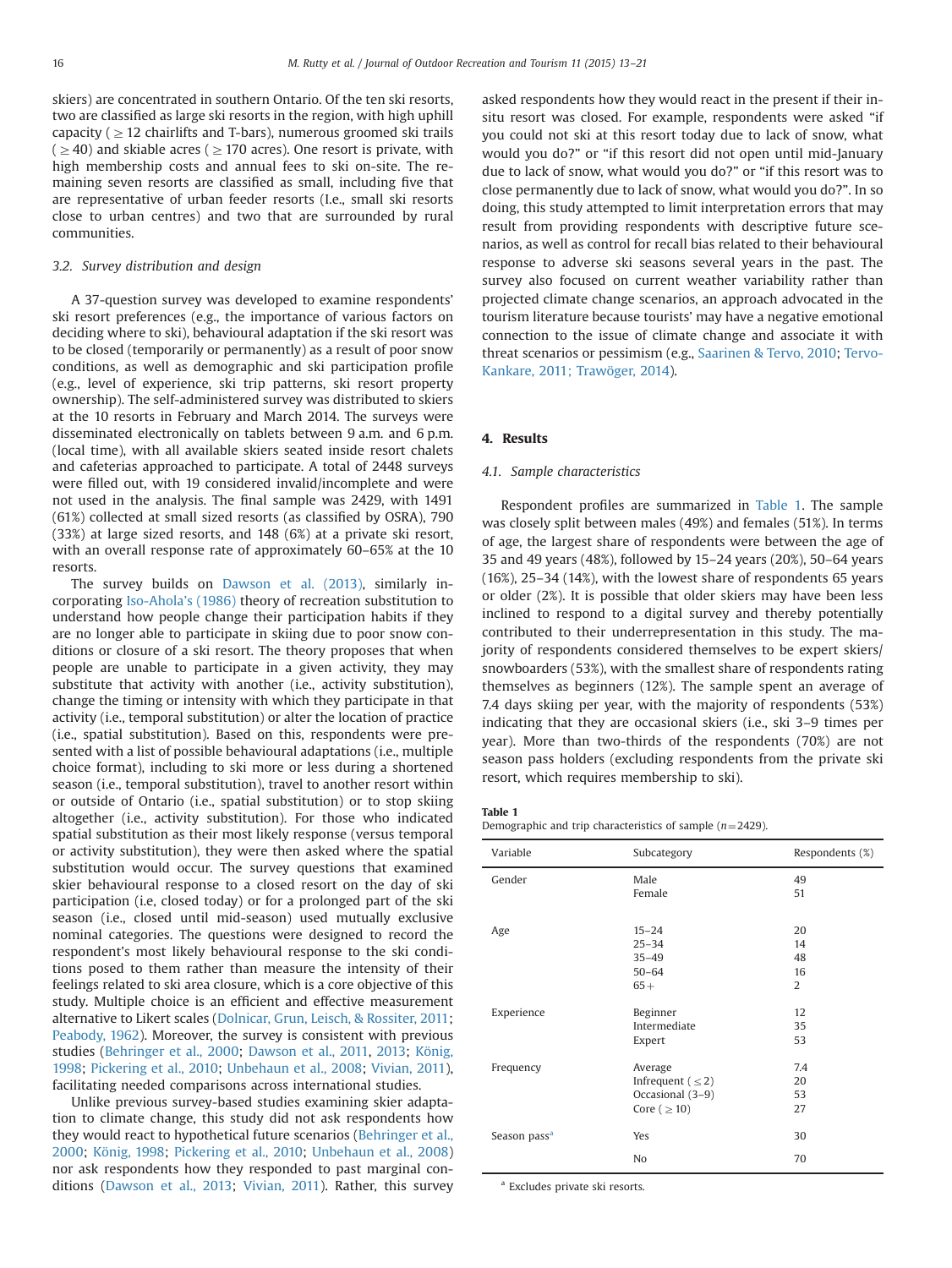

Fig. 1. Behavioural adaptation (substitution) if resort was not open today (% of respondents). \*\*p  $\leq 0.01$ .

#### 4.2. Behavioural adaptation (substitution)

When respondents were asked what they would do if the resort they were currently skiing at was not open today due to lack of snow, 70% stated that they would not ski today (temporal substitution), with the remaining 30% stating they would travel to another ski resort (spatial substitution). As highlighted in Fig. 1, a number of statistically significant differences were recorded among the sample group. For example, differences were recorded based on experience ( $\chi^2$ =27.668, p=0.000), with beginner skiers statically less likely to engage in spatial substitution compared to expert skiers who are likely to travel to another resort. Differences were also recorded based on ski frequency ( $\chi^2$  = 26.696, p = 0.000), with occasional skiers less likely to engage in spatial substitution compared to core skiers who are more likely to travel to another ski location. Behavioural adaptations also differed based on ticket type ( $\chi^2$  = 13.157, p = 0.000), with season pass holders less likely to travel to a different ski resort where they would incur additional costs to ski. Similarly, parents with children taking ski lessons were less likely to travel to a different ski resort if their resort was closed today, compared to those parents who did not have their children enroled in lessons (79% vs. 64%,  $p=0.000$ ).

Fig. 2 provides a summary of respondents' stated behavioural adaptation if their current resort was not open until mid-January due to lack of snow. The largest share of respondents (48%) stated that they would engage in spatial substitution by skiing as often as they currently do, but at other locations until their resort opened. Almost half of the respondents would engage in temporal



Fig. 2. Behavioural adaptation (substitution) to mid-season opening (% of respondents).  $^{**}p \leq 0.01$ .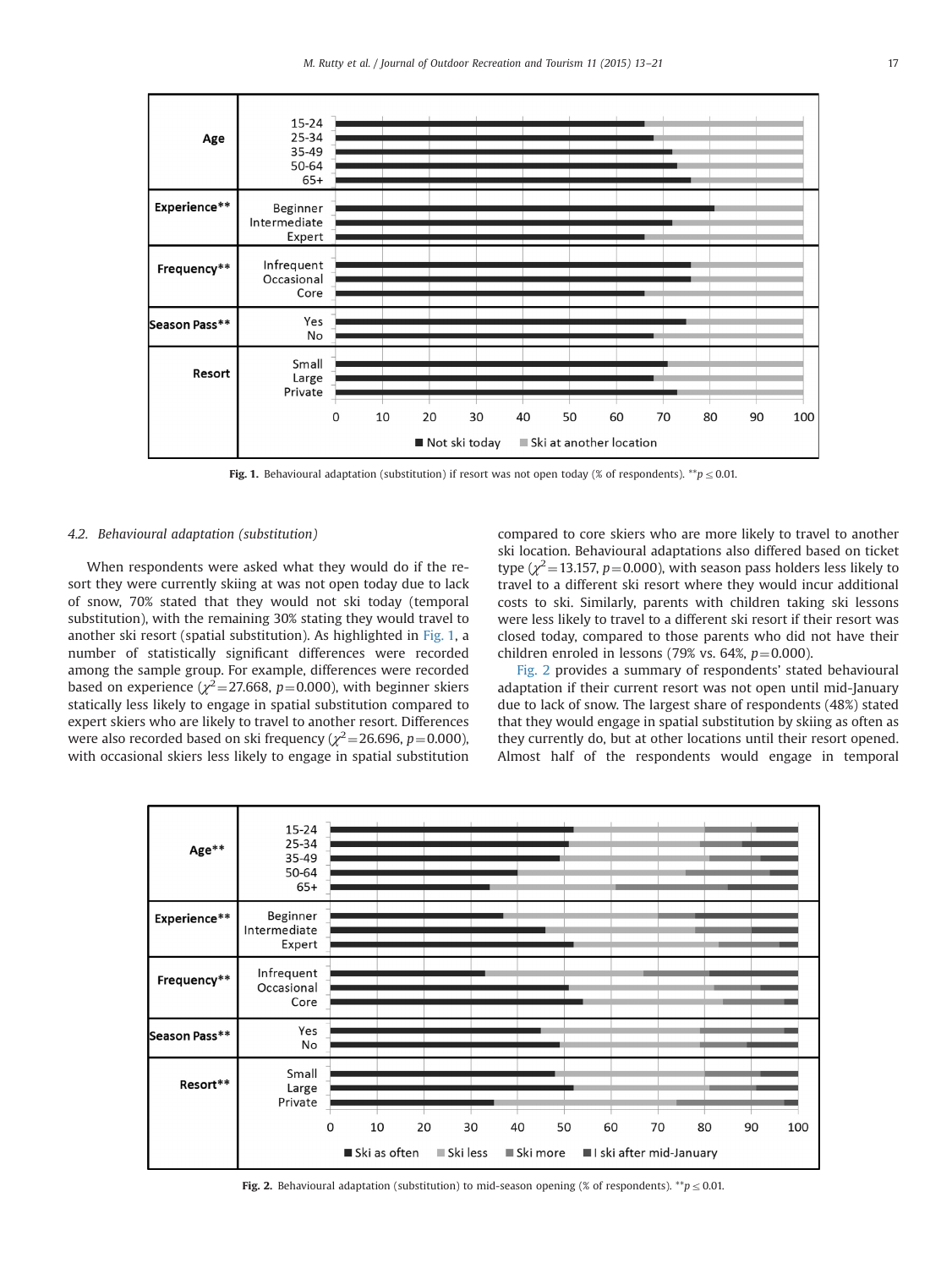substitution, with 31% opting to ski less often and wait for the resort to open and 12% who would wait for their resort to open and ski more frequently in the shortened season. The remaining 9% stated that they do not currently ski until after mid-January, and so this would not impact annual ski participation. Statistically significant differences were found between age groups  $(\chi^2$  = 42.309, p = 0.000), with 50–64 and 65 + year olds less likely to travel to another resort and statistically more likely to wait for their resort to open and ski more during the shortened season. Behavioural adaptation also differed based on experience  $(\gamma^2=106.480, p=0.000)$ , with expert skiers more likely to travel to another ski resort in order to ski as often and beginner skiers less likely to engage in spatial substitution. Moreover, both beginner and intermediate skiers were more likely to ski after mid-January compared to expert skiers. Differences between season pass holders and non-pass holders were also recorded ( $\chi^2$ =82.659,  $p=0.000$ ), with the former statistically more like to ski more in the shortened season and less likely to ski after mid-January. Behavioural adaptation also differed based on resort type ( $\chi^2$  = 32.925,  $p=0.000$ ), with private club members more likely to wait for their resort to open and ski more often in the shortened season and less likely to engage in spatial substitution or ski after mid-January. Parents with children taking lessons were also statistically more likely to not ski until mid-season and wait for their resort to open compared to parents who did not have their children enroled in lessons (39% vs. 29%,  $p=0.007$ ). The findings of the season pass holders, private club members, and ski lessons are consistent with level of commitment to the activity, cost as a participation constraint, and place loyalty ([Dawson et al., 2011](#page-7-0), [2013\)](#page-7-0).

When respondents were asked what they would do if their current resort was to close permanently due to lack of reliable snow, the majority (61%) would engage in spatial substitution and ski at another locations, of which 83% would ski at another resort in Ontario, with the remaining 17% travelling outside of the province to Quebec (12%) and New York state (5%). Skiing less often was selected by 36% of respondents. Of those who indicated they would ski less over the season, 23% stated they would ski 25% less frequently than they do currently, 43% indicated they would ski half as much as they currently do, and 35% would ski 75% less frequently than they currently do. Activity substitution (i.e., stop skiing altogether) was selected by only 3% of respondents. Similar

to the response to a mid-January opening, behavioural adaptation differed based on age ( $\chi^2$  = 20.197, p = 0.010), with respondents aged 50–64 less likely to engage in spatial substitution and more likely to ski less (Fig. 3). Differences were also recorded based on experience ( $\chi^2$  = 49.882, p = 0.000), with beginners less likely to ski as often and more likely to stop skiing altogether. Expert skiers were also less likely to engage in activity substitution. Behavioural adaptation varied based on ski frequency ( $\chi^2$  = 39.689, p = 0.000), with infrequent skiers less likely to ski as often and more likely to either ski less or stop skiing altogether. Statistically significant differences were also found based on ticket type ( $\chi^2$  = 11.120,  $p=0.004$ ) and resort ( $\chi^2$ =16.374, p=0.003), with seasons pass holders more likely to ski less often and respondents at large resorts more likely to travel to another resort and less likely to reduce the amount they currently ski. These findings are also consistent with level of commitment to the sport and place loyalty.

#### 5. Discussion

The results indicate that skiers will engage in different temporal, spatial and activity substitution depending on whether the ski resort is closed for the day, closed until mid-season, or closed permanently. Compared to the literature, there are a number of similarities and differences. For example, 36% of respondents in this study stated they would engage in temporal substitution if the resort closed permanently, which is comparable to [König \(1998\)](#page-7-0) (31%), [Behringer et al. \(2000\)](#page-7-0) (32%) and [Dawson et al. \(2013\)](#page-7-0) (34– 38%), but very different from [Pickering et al. \(2010\)](#page-7-0) (69%). With respect to activity substitution, 3% of respondents stated they would stop skiing if the resort were to close, which is similar to [Behringer et al. \(2000\)](#page-7-0) (4%), [Pickering et al. \(2010\)](#page-7-0) (5%) and [Vivian](#page-8-0) [\(2011\)](#page-8-0) (1%), but very different from [Unbehaun et al. \(2008\)](#page-8-0) (25%). Perhaps the most divergent from the literature was spatial substitution, with the results from this study indicating that up to 61% of respondents would travel to another resort if their resort were to close versus 16–49% in other studies [\(Behringer et al., 2000;](#page-7-0) [Pickering et al. 2010](#page-7-0)). Interestingly, the results indicate that spatial substitution was least likely if the snow resort was closed on the day the respondents were surveyed (30%), but increased if the resort would not be open until mid-season (48%), and was the



Fig. 3. Behavioural adaptation (substitution) to resort closure (% of respondents). \*\* $p \leq 0.01$ .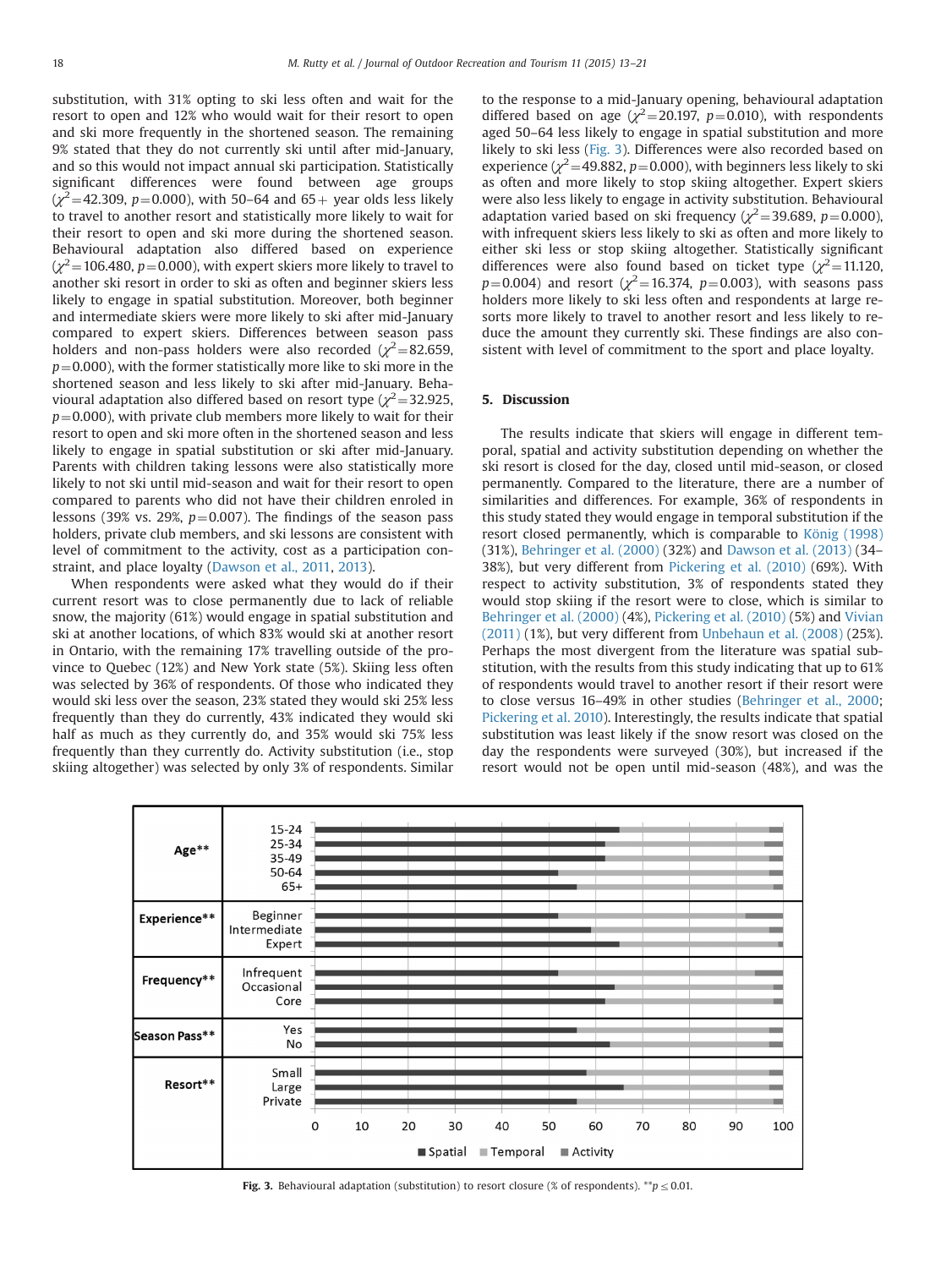greatest if the resort were to close permanently (61%). Skiers are willing to forego a day of skiing, but not half a season or give up the sport. A possible explanation for the divergence in spatial substitution in this study compared to the literature is that this survey was based on the present and not future climate change scenarios. Respondents may have assumed that although their current resort would be closed due to marginal conditions, another Ontario resort would still be open versus in climate change scenarios presented in the other studies, respondents may have assumed that if their current resort was closed, all surrounding resorts would also be closed.

Similarly, the weather at the time of the study is an important contextual consideration. Research has shown that tourists' perceptions are linked to personal experiences of past and current weather conditions, which can thereby influence reactions and responses ([Gössling, Scott, & Hall, 2012](#page-7-0); [Shih et al., 2009](#page-7-0); [Rutty &](#page-8-0) [Scott, 2015\)](#page-8-0). Such contextual influence has also been recorded among supply-side winter tourism operators, with anomalously warm/snow-poor winters triggering heightened awareness of climate change and cold/snow-rich winters reducing concerns about climate change [\(Saarinen](#page-7-0) [& Tervo, 2010](#page-7-0); [Trawöger, 2014](#page-8-0)). During the survey, Ontario was experiencing one of its coldest winters in the last 20 years. It is possible that this would decrease respondents' risk perception of their resort being closed and increase their optimism for maintaining their current ski behaviour by travelling to another nearby resort. Increased optimism links to the previous point that although the respondents' current resort was hypothetically closed due to marginal conditions, the perception may have been that the surrounding resorts would still be open. Literature on tourist risk perceptions underscores that people tend to be unrealistically positive about the future, with high levels of perceived personal control, low personal risk estimates, and increased risk denial ([Trawöger, 2014](#page-8-0)). As such, people tend to underestimate future negative events (i.e., their ski resort closing) and in turn, view the future in a way that makes them most comfortable (i.e., to maintain current ski behaviour). Such perceptions are evident among most ski area managers in North America, Australia and Austria, whereby high confidence in advanced snowmaking has resulted in a wide gap between the climate change risk perceptions of the ski industry versus the impending doom generally portrayed in the media [\(Bicknell &](#page-7-0) [McManus, 2006](#page-7-0); [Hoffman, Sprengel, Ziegler, Kolb,](#page-7-0) & [Abegg, 2009;](#page-7-0) [Scott](#page-7-0) & [Jones, 2005;](#page-7-0) [Wolfsegger, Gössling, & Scott, 2008\)](#page-8-0).

According to [Scott et al. \(2008](#page-7-0), [2012\)](#page-8-0) spatial substitution is one of the best-case scenarios for the future of the ski industry because it enables those resorts that remain operational (due to climatic and/or business competitive advantages) to take advantage of increased visitation (market share). However, for ski areas to take advantage of a potential shift in spatial demand, skiers must be willing to travel variable distances to reach an operating resort. This study found that skiers at private and small resorts were statistically less likely to engage in spatial substitution, suggesting that place loyalty may be a possible consideration among this market segment; a finding consistent with [Dawson et al. \(2011,](#page-7-0) [2013\).](#page-7-0) When asked, 75% of respondents stated the maximum number of hours they were willing to drive for a day trip was two hours, which is the same as respondents in Austria ([Unbehaun](#page-8-0) [et al., 2008](#page-8-0)) or three hours for a weekend trip, which is two hours less than respondents in the US Northeast ([Vivian, 2011\)](#page-8-0). Perhaps extended ski holidays may become more desirable over time if the distance between urban markets and operable ski areas increases as a result of predicted closure of some ski areas because of climate change.

The results from this study also found statistically significant differences based on skier experience. Beginner skiers were more likely to stop skiing due to a lack of snow and expert skiers were more likely to travel to another resort. Therefore the more specialized the skier, the less they are willing to change their skiing behaviour, which is consistent with commitment and the findings of [Behringer et al. \(2000\)](#page-7-0) and [König \(1998\),](#page-7-0) but in contrast with the findings of [Dawson et al. \(2013\).](#page-7-0) Similarly, this study found that infrequent skiers were more likely to stop skiing compared to core skiers, which further support the notion that those respondents that are most committed to the sport are less likely to abandon the sport.

While core skiers are a key component of the ski market because they represent the majority share of skier visits, infrequent and occasional skiers are a critical target market. From a marketing perspective, it is easier to try and convince these skiers to participate more often than it is to attract brand new customers to the sport [\(CSC, 2012\)](#page-7-0). In all three temporal scenarios, infrequent skiers were the most likely to either not ski (if the resort was not open today), ski less (if the resort was not open until mid-season) or stop skiing altogether (if the resort were to close permanently). Moreover, parents who had children enroled in ski lessons were more likely to either not ski (if the resort was not open today) or ski less (if the resort was not open until mid-season) compared to those parents who did not have children enroled. Parents may therefore be less likely to spatially substitute the location of their children's ski lessons, probably due to the additional time commitments required to go further for a relatively short lesson. The introduction of children to the sport via lessons may become more concentrated in time (e.g., lessons over an entire weekend or spring school break ski camp as opposed to weekly lessons), but further insight into this dedication to expose their children to skiing is needed. Nevertheless, activity substitution can be considered one of the worst-case scenarios, as the economic viability of the ski industry would subsequently decrease if individuals opted to either ski less or stop skiing. With 30% of respondents indicating that they would not ski if their resort was not open on the day of the survey, it underscores the vulnerability of the Ontario ski industry to climatic variability. On a positive note, only 3% of respondents stated that they would stop skiing altogether if their resort was to close permanently, indicating that ski demand in Ontario is fairly robust. Such robustness is consistent with analogue studies (e.g., [Dawson et al., 2009](#page-7-0); [Scott et al., 2012\)](#page-8-0) that suggest that there are climate change market opportunities for climate-resilient ski resorts as supply contracts. However, this raises a host of questions with respect to visitor experience as a result of increased crowding and congestion (e.g., at the lifts, in parking lots, inside chalets, etc.) as skiers begin to concentrate at those resorts that are climatically sustainable.

#### 6. Conclusion

Overall, our results show that behavioural adaptation to ski resort closures in Ontario differ depending on skier market segments, including age, experience, ski frequency and the type of resort visited. Apparently a shift in ski demand patterns in Ontario is likely as a result of climatic variability and will require additional research to better understand the implications of this change. Additional research is needed to understand the geography of spatial substitution, including where Ontario skiers plan to go and how far they are willing to travel in order to ski at an operational ski area. Thus far, the relative vulnerability of regional ski markets has been assessed based on the supply-side climatic suitability of resorts relative to one another [\(Abegg et al., 2007;](#page-7-0) [Dawson](#page-7-0) & [Scott,](#page-7-0) [2013;](#page-7-0) [Hamilton et al., 2007](#page-7-0); [Hennessy et al., 2008;](#page-7-0) [Hendrikx et al.,](#page-7-0) [2013;](#page-7-0) [Pons, 2014;](#page-7-0) [Scott et al., 2008](#page-7-0), [2003](#page-7-0), [2006](#page-8-0), [2007](#page-7-0); [Steiger,](#page-8-0) [2010;](#page-8-0) [Steiger & Stötter, 2013\)](#page-8-0). Therefore future research is needed to understand how demand will respond to supply-side variability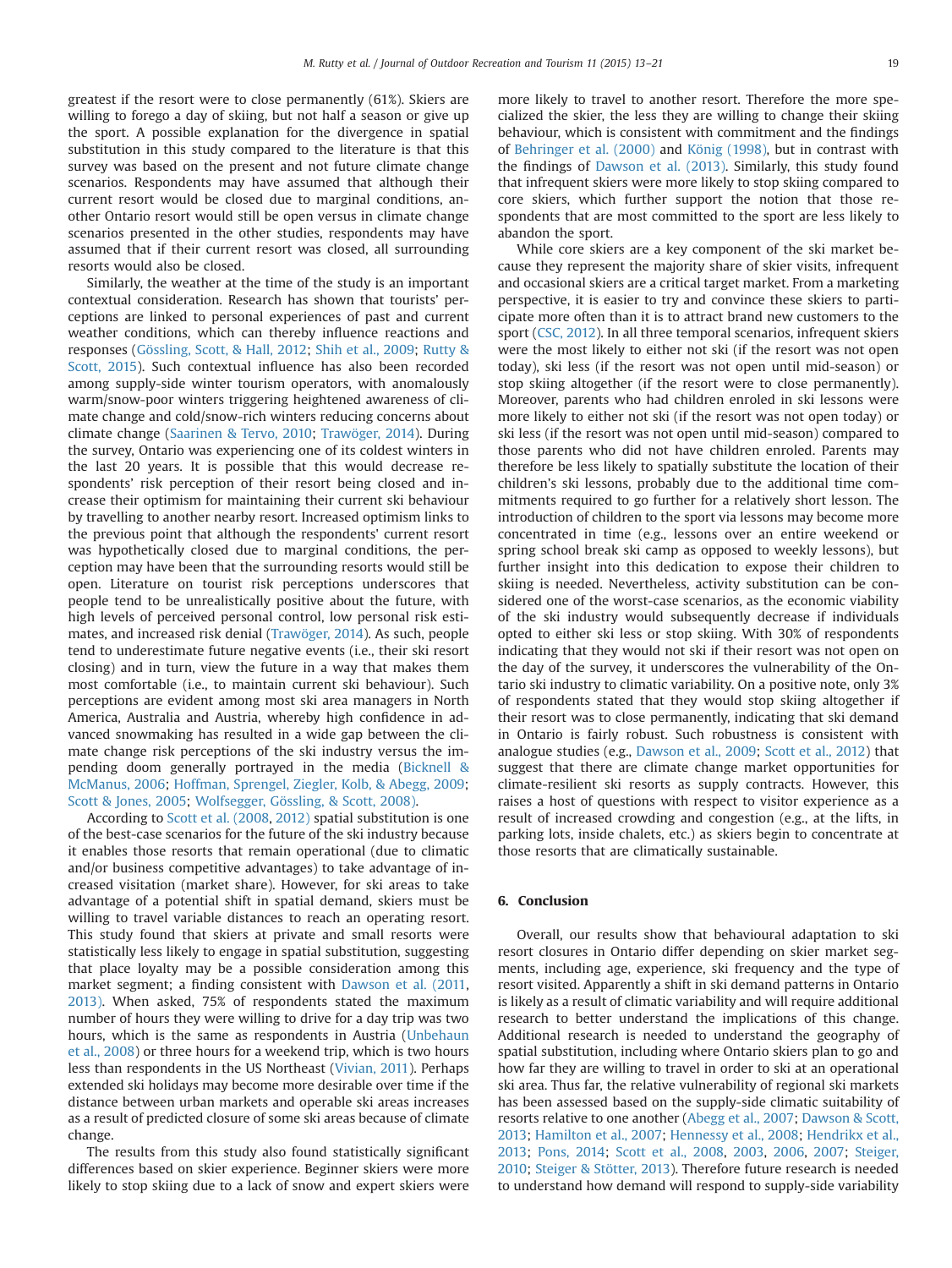<span id="page-7-0"></span>and contraction which will be a key factor in determining the future distribution of ski area demand patterns under climatic variability and change. In addition to marginal snow conditions, research in this area should also include an examination of other recreational constraints that may further explain travel behaviour choices (e.g., resort loyalty, income, family dynamics).

Furthermore, as skiers engage in spatial substitution, skiers will concentrate at those resorts that remain climatically operable. As skiers concentrate, there will be important management implications with respect to individual resort capacity, visitor experience (e.g., crowding), and consequent impacts on surrounding ski area businesses and communities. Climatically advantaged ski areas and communities will need to prepare for development pressures, including investments in ski terrain expansion and infrastructure to increase snowmaking capacity (including water access and storage), as well as ease increased crowding on trails, in parking lots, inside chalets and lift lines. While the literature has focused on supply-side assessments to define the relative vulnerability of ski tourism destinations (i.e., snow availability/climatic suitability, water access for snowmaking), skiers' subjective perceptions and experiences remains poorly understood (Dawson et al., 2013; Gössling et al., 2012; Scott, Gössling et al., 2012; Scott, Hall et al., 2012). Research is needed to examine how skiers will respond to increased congestion as a result of supply-side contraction and whether or not climatically advantaged resorts have the capacity (current or potential) to cope with increased skier visits in the long-term or whether degraded system capacity of Ontario ski areas will result in demand going unmet.

Both supply- and demand-side response of the ski market to climatic variability and change requires continued multi-disciplinary research attention. A valuable way forward is to couple supply- and demand-side responses through a comprehensive systems approach. An integrated model that is capable of simulating the evolution of operating ski areas and evolving patterns of skier demand would offer further decision support to ski resort operators and local tourism officials concerned about how their visitors will respond to changing climatic conditions and the implications for local economic development and real-estate. The system or marketplace scale perspective is needed to advance discussions of the role of private–public partnerships to bolster adaptation of winter tourism to climate change in support of local economic development.

#### Acknowledgements

Financial support from the Canada Research Chairs programme and Social Sciences and Humanities Research Council of Canada (SSHRC) is gratefully acknowledged.

#### References

- [Abegg, B., Agrawala, S., Crick, F., & De Montfalcon, A. \(2007\).](http://refhub.elsevier.com/S2213-0780(15)00057-2/sbref1) Climate change impacts and adaptation in winter tourism. [Climate change in the European Alps: Adapting](http://refhub.elsevier.com/S2213-0780(15)00057-2/sbref1) [winter tourism and natural hazards management](http://refhub.elsevier.com/S2213-0780(15)00057-2/sbref1) (pp. 25–58)Paris: Organization [for Economic Cooperation and Development.](http://refhub.elsevier.com/S2213-0780(15)00057-2/sbref1)
- [Behringer, J., Buerki, R., & Fuhrer, J. \(2000\). Participatory integrated assessment of](http://refhub.elsevier.com/S2213-0780(15)00057-2/sbref2) [adaptation to climate change in alpine tourism and mountain agriculture.](http://refhub.elsevier.com/S2213-0780(15)00057-2/sbref2) In[tegrated Assessment](http://refhub.elsevier.com/S2213-0780(15)00057-2/sbref2), 1, 331–338.
- [Bicknell, S., & McManus, P. \(2006\). The canary in the coalmine: Australian ski re](http://refhub.elsevier.com/S2213-0780(15)00057-2/sbref3)[sorts and their response to climate change.](http://refhub.elsevier.com/S2213-0780(15)00057-2/sbref3) Geographic Research, 44, 386–400.
- Canadian Ski Council (2012). [Canadian skier and snowboarder facts and stats \(2011](http://refhub.elsevier.com/S2213-0780(15)00057-2/sbref4) 2012)[, 27. Collingwood: CSC.](http://refhub.elsevier.com/S2213-0780(15)00057-2/sbref4)
- [Dawson, J., & Scott, D. \(2013\). Managing for climate change in the alpine ski sector.](http://refhub.elsevier.com/S2213-0780(15)00057-2/sbref5) [Tourism Management](http://refhub.elsevier.com/S2213-0780(15)00057-2/sbref5), 35, 244–254.
- [Dawson, J., Scott, D., & McBoyle, G. \(2009\). Analogue analysis of climate change](http://refhub.elsevier.com/S2213-0780(15)00057-2/sbref6) [vulnerability in the US Northeast ski tourism.](http://refhub.elsevier.com/S2213-0780(15)00057-2/sbref6) Climate Research, 39, 1-9. [Dawson, J., Havitz, M., & Scott, D. \(2011\). The in](http://refhub.elsevier.com/S2213-0780(15)00057-2/sbref7)fluence of ego involvement on

[climate-induced substitution and place loyalty among alpine skiers.](http://refhub.elsevier.com/S2213-0780(15)00057-2/sbref7) Journal of [Travel Tourism and Marketing](http://refhub.elsevier.com/S2213-0780(15)00057-2/sbref7), 28, 388–404.

- [Dawson, J., Scott, D., & Havitz, M. \(2013\). Skier demand and behavioural adaptation](http://refhub.elsevier.com/S2213-0780(15)00057-2/sbref8) [to climate change in the US Northeast.](http://refhub.elsevier.com/S2213-0780(15)00057-2/sbref8) Leisure, 37(2), 127–143.
- [Dolnicar, S., Grun, B., Leisch, F., & Rossiter, J. \(2011\).](http://refhub.elsevier.com/S2213-0780(15)00057-2/sbref9) Three good reasons NOT to use five and seven point Likert items. [21st CAUTHE national conference](http://refhub.elsevier.com/S2213-0780(15)00057-2/sbref9) (pp. 8–11) [Australia: Adelaide.](http://refhub.elsevier.com/S2213-0780(15)00057-2/sbref9)
- [Gilbert, D., & Hudson, S. \(2000\). Tourism demand constraints: A skiing participa](http://refhub.elsevier.com/S2213-0780(15)00057-2/sbref10)tion. [Annals of Tourism Research](http://refhub.elsevier.com/S2213-0780(15)00057-2/sbref10), 27, 906–925.
- [Gössling, S., Scott, D., & Hall, M. C. \(2012\). Consumer behaviour and demand re](http://refhub.elsevier.com/S2213-0780(15)00057-2/sbref11)[sponse of tourists to climate change.](http://refhub.elsevier.com/S2213-0780(15)00057-2/sbref11) Annals of Tourism Research, 39(1), 36–58.
- [Hamilton, L., Brown, C., & Keim, B. D. \(2007\). Ski areas, weather and climate: Time](http://refhub.elsevier.com/S2213-0780(15)00057-2/sbref12) [series models for New England case studies.](http://refhub.elsevier.com/S2213-0780(15)00057-2/sbref12) International Journal of Climatology, 27[, 2113](http://refhub.elsevier.com/S2213-0780(15)00057-2/sbref12)–2124.
- [Hendrikx, J., Zammit, C., Hreinsson, E. O., & Becken, S. \(2013\). A comparative as](http://refhub.elsevier.com/S2213-0780(15)00057-2/sbref13)[sessment of the potential impact of climate change on the ski industry in New](http://refhub.elsevier.com/S2213-0780(15)00057-2/sbref13) [Zealand and Australia.](http://refhub.elsevier.com/S2213-0780(15)00057-2/sbref13) Climatic Change, 119, 965–978.
- [Hennessy, K. L., Whetton, P. H., Walsh, K., Smith, I. N., Bathols, J. M., Hutchinson, M.,](http://refhub.elsevier.com/S2213-0780(15)00057-2/sbref14) [& Sharpies, J. \(2008\). Climate change effects on snow conditions in mainland](http://refhub.elsevier.com/S2213-0780(15)00057-2/sbref14) [Australia and adaptation at ski resorts through snow making.](http://refhub.elsevier.com/S2213-0780(15)00057-2/sbref14) Climate Research, 35[, 255](http://refhub.elsevier.com/S2213-0780(15)00057-2/sbref14)–270.
- [Hoffman, V., Sprengel, D., Ziegler, A., Kolb, M., & Abegg, B. \(2009\). Determinants of](http://refhub.elsevier.com/S2213-0780(15)00057-2/sbref15) [corporate adaptation to climate change in winter tourism: An econometric](http://refhub.elsevier.com/S2213-0780(15)00057-2/sbref15) analysis. [Global Environmental Change](http://refhub.elsevier.com/S2213-0780(15)00057-2/sbref15), 19, 256–264.
- [IPCC \(2013\). In: T. F. Stocker, D. Quin, G. K. Planttner, M. Tignor, S. K. Allen,](http://refhub.elsevier.com/S2213-0780(15)00057-2/sbref16) J. Boschung, & P. M. Midgley (Eds.), [Climate Change 2013: The Physical Science](http://refhub.elsevier.com/S2213-0780(15)00057-2/sbref16) Basis—[Summary for Policymakers. Contribution to Working Group 1 to the Fifth](http://refhub.elsevier.com/S2213-0780(15)00057-2/sbref16) [Assessment Report of the Intergovernmental Panel on Climate Change](http://refhub.elsevier.com/S2213-0780(15)00057-2/sbref16). Cambridge: [Cambridge University Press.](http://refhub.elsevier.com/S2213-0780(15)00057-2/sbref16)
- [Iso-Ahola, S. E. \(1986\). A theory of substitutability of leisure behaviour.](http://refhub.elsevier.com/S2213-0780(15)00057-2/sbref17) Leisure [Sciences](http://refhub.elsevier.com/S2213-0780(15)00057-2/sbref17), 8, 367–389.
- König, U. (1998). [Tourism in a warmer world: Implications of climate change due to](http://refhub.elsevier.com/S2213-0780(15)00057-2/sbref18) [enhanced greenhouse effect for the ski industry in the Australian Alps](http://refhub.elsevier.com/S2213-0780(15)00057-2/sbref18). Wirtschaftsgeographie und Raumplanung [\(p. 28\) Zurich: University of Zurich.](http://refhub.elsevier.com/S2213-0780(15)00057-2/sbref18)
- OSRA 2011–2012 end of season report[. \(2012\). Collingwood: OSRA.](http://refhub.elsevier.com/S2213-0780(15)00057-2/sbref19)
- [Peabody, D. \(1962\). Two components in bipolar scales: Direction and extremeness.](http://refhub.elsevier.com/S2213-0780(15)00057-2/sbref20) [Psychological Review](http://refhub.elsevier.com/S2213-0780(15)00057-2/sbref20), 69, 65–73.
- [Pickering, C. M., Castley, J. G., & Burtt, M. \(2010\). Skiing less often in a warmer](http://refhub.elsevier.com/S2213-0780(15)00057-2/sbref21) [world: Attitudes of tourists to climate change in an Australian ski resort.](http://refhub.elsevier.com/S2213-0780(15)00057-2/sbref21) Geo[graphical Research](http://refhub.elsevier.com/S2213-0780(15)00057-2/sbref21), 48(2), 137–147.
- [Pickering, C. M. \(2011\). Changes in demand for tourism with climate change: A case](http://refhub.elsevier.com/S2213-0780(15)00057-2/sbref22) [study of visitation patterns to six ski resorts in Australia.](http://refhub.elsevier.com/S2213-0780(15)00057-2/sbref22) Journal of Sustainable Tourism, 19[\(6\), 767](http://refhub.elsevier.com/S2213-0780(15)00057-2/sbref22)–781.
- Pons, M., Johnson, P. A., Rosas, M., & Jover, E. (2014). A georeferenced agent-based model to analyse the climate change impacts on ski tourism at a regional scale. International Journal of Geographical Information Science. , [http://dx.doi.org/](http://dx.doi.org/10.1080/13658816.2014.933481) [10.1080/13658816.2014.933481.](http://dx.doi.org/10.1080/13658816.2014.933481)
- [Putz, M., Gallati, D., Kytzia, S., Elsasser, H., Lardelli, C., Teich, M., Waltert, F., & Rixen,](http://refhub.elsevier.com/S2213-0780(15)00057-2/sbref24) [C. \(2011\). Winter tourism, climate change, and snowmaking in the Swiss Alps:](http://refhub.elsevier.com/S2213-0780(15)00057-2/sbref24) Tourists' [attitudes to regional economic impacts.](http://refhub.elsevier.com/S2213-0780(15)00057-2/sbref24) Mountain Research and De[velopment](http://refhub.elsevier.com/S2213-0780(15)00057-2/sbref24), 31(4), 357–362.
- [Riddington, G., Sinclair, C., & Milne, N. \(2000\). Modeling choice and switching](http://refhub.elsevier.com/S2213-0780(15)00057-2/sbref25) [behaviour between Scottish ski centers.](http://refhub.elsevier.com/S2213-0780(15)00057-2/sbref25) Applied Economics, 32, 1011–1018.
- [Rutty, M., & Andrey, J. \(2014\). Weather forecasts use for winter recreation.](http://refhub.elsevier.com/S2213-0780(15)00057-2/sbref26) Weather, [Climate, and Society](http://refhub.elsevier.com/S2213-0780(15)00057-2/sbref26), 6, 293–306.
- [Rutty, M., & Scott, D. \(2015\). Bioclimatic comfort and the thermal perceptions and](http://refhub.elsevier.com/S2213-0780(15)00057-2/sbref27) preferences of beach tourists. [International Journal of Biometeorology](http://refhub.elsevier.com/S2213-0780(15)00057-2/sbref27), 59, 37–45.
- Rutty, M., Scott, D., Steiger, R., & Johnson, P. (2014). Weather risk management at the Olympic Winter Games. Current Issues in Tourism. , [http://dx.doi.org/](http://dx.doi.org/10.1080/13683500.2014.887665) [10.1080/13683500.2014.887665](http://dx.doi.org/10.1080/13683500.2014.887665).
- [Saarinen, J., & Tervo, K. \(2010\). Sustainability and emerging awareness to changing](http://refhub.elsevier.com/S2213-0780(15)00057-2/sbref29) climate: Tourism industry'[s knowledge and perceptions of the future of nature](http://refhub.elsevier.com/S2213-0780(15)00057-2/sbref29) [based winter tourism in Finland In: C. M. Hall, & J. Saarinen \(Eds.\),](http://refhub.elsevier.com/S2213-0780(15)00057-2/sbref29) Tourism and [change in the polar regions: Climate, environment and experiences](http://refhub.elsevier.com/S2213-0780(15)00057-2/sbref29). London: [Routledge.](http://refhub.elsevier.com/S2213-0780(15)00057-2/sbref29)
- [Scott, D. \(2006\). Global environmental change and mountain tourism In:](http://refhub.elsevier.com/S2213-0780(15)00057-2/sbref30) S. Gössling, & M. Hall (Eds.), [Tourism and global environmental change](http://refhub.elsevier.com/S2213-0780(15)00057-2/sbref30). London: [Routledge.](http://refhub.elsevier.com/S2213-0780(15)00057-2/sbref30)
- [Scott, D. \(2011\). Why sustainable tourism must address climate change.](http://refhub.elsevier.com/S2213-0780(15)00057-2/sbref31) Journal of [Sustainable Tourism](http://refhub.elsevier.com/S2213-0780(15)00057-2/sbref31), 19(1), 17–34.
- Scott, D., & Jones, B. (2005). [Report prepared for the Town of Banff](http://refhub.elsevier.com/S2213-0780(15)00057-2/sbref32). Waterloo, Ontario: [University of Waterloo.](http://refhub.elsevier.com/S2213-0780(15)00057-2/sbref32)
- [Scott, D., & McBoyle, G. \(2007\). Climate change adaptation in the ski industry.](http://refhub.elsevier.com/S2213-0780(15)00057-2/sbref33) [Mitigation and Adaptation Strategies to Global Change](http://refhub.elsevier.com/S2213-0780(15)00057-2/sbref33), 12(8), 1411–1431.
- [Scott, D., McBoyle, G., & Mills, B. \(2003\). Climate change and the skiing industry in](http://refhub.elsevier.com/S2213-0780(15)00057-2/sbref34) [Southern Ontario \(Canada\): Exploring the importance of snowmaking as a](http://refhub.elsevier.com/S2213-0780(15)00057-2/sbref34) [technical adaptation.](http://refhub.elsevier.com/S2213-0780(15)00057-2/sbref34) Climate Research, 23, 171–181.
- [Scott, D., McBoyle, G., Mills, B., & Minogue, A. \(2006\). Climate change and the](http://refhub.elsevier.com/S2213-0780(15)00057-2/sbref35) [sustainability of ski-based tourism in eastern North America.](http://refhub.elsevier.com/S2213-0780(15)00057-2/sbref35) Journal of Sus[tainable Tourism](http://refhub.elsevier.com/S2213-0780(15)00057-2/sbref35), 14(4), 376–398.
- [Scott, D., McBoyle, G., & Minogue, A. \(2007\). The implications of climate change for](http://refhub.elsevier.com/S2213-0780(15)00057-2/sbref36) the Québec ski industry. [Global Environmental Change](http://refhub.elsevier.com/S2213-0780(15)00057-2/sbref36), 17, 181–190.
- [Scott, D., Dawson, J., & Jones, B. \(2008\). Climate change vulnerability of the](http://refhub.elsevier.com/S2213-0780(15)00057-2/sbref37) Northeast US winter tourism sector. [Mitigation and Adaptation Strategies to](http://refhub.elsevier.com/S2213-0780(15)00057-2/sbref37) [Global Change](http://refhub.elsevier.com/S2213-0780(15)00057-2/sbref37), 13(5–6), 577–596.
- [Scott, D., Gössling, S., & Hall, C. M. \(2012\). International tourism and climate change.](http://refhub.elsevier.com/S2213-0780(15)00057-2/sbref38)